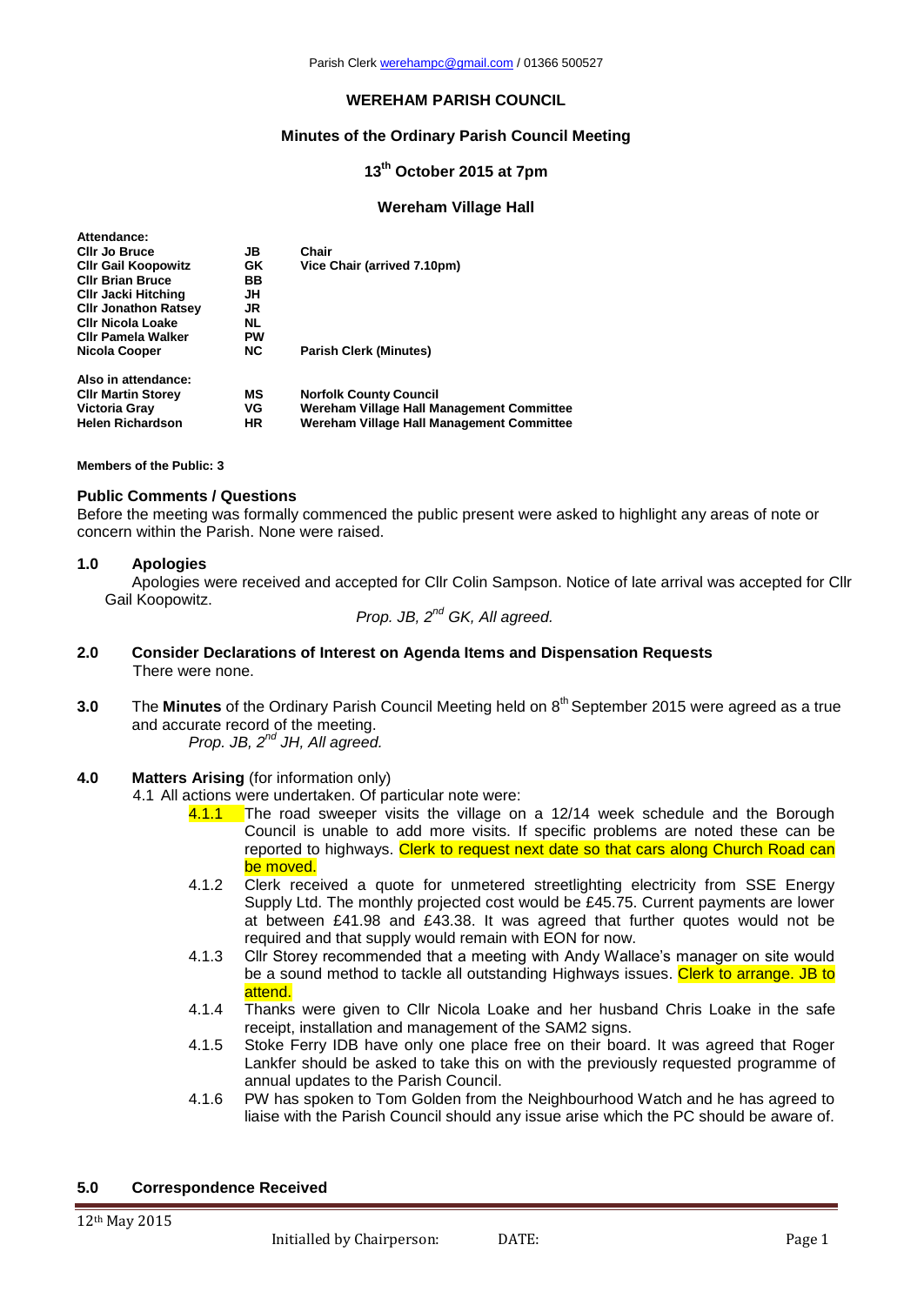- 5.1 A full list was provided within the meeting. Of particular note was:
	- 5.1.1 BCKLWN Threshold for Affordable Housing Requirements. NL explained that the threshold for affordable housing development was previously 10 houses. It is now any development over 5 houses. Clerk to place letter on notice board.

### *Upon agreement of the Chair the agenda was rearranged within the meeting to allow for the delayed arrival of the Community Heartbeat Trust representative and the need for the village hall representatives to leave for an additional meeting.*

## **6.0 Village Hall Grant request.**

- 6.1 VG and HR were in attendance to talk through a grant request from the Wereham Village Hall Management committee for the Parish Council to contribute £30,000 or 4% funding contribution for a new Community building to replace the current Village Hall which is no longer fit for purpose or able to meet our communities' needs.. The project team have undertaken two years of research to determine the needs of the community and how these can be translated into a sound project to create a new community hub. The majority of funding is being applied for through the Big Lottery Fund Demonstration of Parish Council support is essential is securing WREN project funding of potentially up to £50,000. A project decision on Stage 2 of the Lottery application is expected on  $4<sup>th</sup>$  November. Subject to Lottery approval, community consultation sessions will be held by the Village Hall committee in December. If Stage 2 is refused then the application would be changed and resubmitted, which could result in a delay of around 4-6 months. The Committee highlighted that confirmation of whether the Parish Council would be able to assist would be needed by end of March 2016. 25% of match funding must be in place before Stage 3 approval. The Committee are applying to the Big Lottery Fund for £650,000. Total project cost is forecast to be £918,737 including a 10% contingency.
- 6.2 After listening to an update on the project the following was resolved:
	- 6.2.1 The grant application should be publicised on the website, G4 and on the noticeboard.
	- 6.2.2 The process of Community Consultation as to whether the project should be part grant funded through the precept should be explored and started as soon as possible. 30 mins public sessions will be held at the start of two Parish Council meetings and Councillors will join the sessions to be set up by the Village Hall Management Committee.
	- 6.2.3 The possibility of securing a public works loan and details about payments and interest should be researched.
	- 6.2.4 A voting system needs to be researched to facilitate letter drops to every household.<br>6.2.5 Online voting would need to be set up.
	-
	- 6.2.5 Online voting would need to be set up.<br>6.2.6 There will be one vote per household. There will be one vote per household.
	- 6.2.7 Full details and figures need to be agreed for inclusion in a letter to go out to all households.

6.2.7.1 Clerk and Councillors to explore this before the November meeting for full discussion and agreement on how to move forward.

6.2.7.2 It was stressed that this is not a decision for the Parish Councillors but for the Parishioners themselves.

*Cllr Martin Storey had to leave the meeting and offered his assistance for any areas in his remit.*

## **7.0 Presentation from Community Heartbeat Trust**

- 7.1 Martin Render was present to discuss how the Community Heatbeat Trust (CHT) could help in the installation of a community defibrillator in the village. The Trust is a not for profit charity which progresses the selection, purchase, installation and training on defibrillators and works in partnership with BT in reusing redundant telephone boxes. The Trust can facilitate progression of the adoption of the telephone box and can secure agreement with BT to fund electricity supply to the box to keep it warm in the winter (essential to keep the gel warm for the pads). They can provide costs on various defibrillator units in both locked and unlocked cabinets and can also supply training. The trust can supply a copy of a successful grant request to the National Lottery Awards for All which could secure 100% funding. The estimated total cost varies between £
- 7.2 1,200 £2,000. On adoption of the telephone box the phone would be removed. An emergency phone can be installed as part of the defibrillator project. For a locked unit to be accessed the code would be provided by the emergency services. Locking the unit reduces the risk of theft and vandalism and also inappropriate use. The defibrillator will only work on a person who is experiencing a cardiac arrest and therefore cannot be misused. Training sessions can be held to raise awareness of the defibrillator but untrained users can still use it. It was advised that after the unit is used the ambulance service would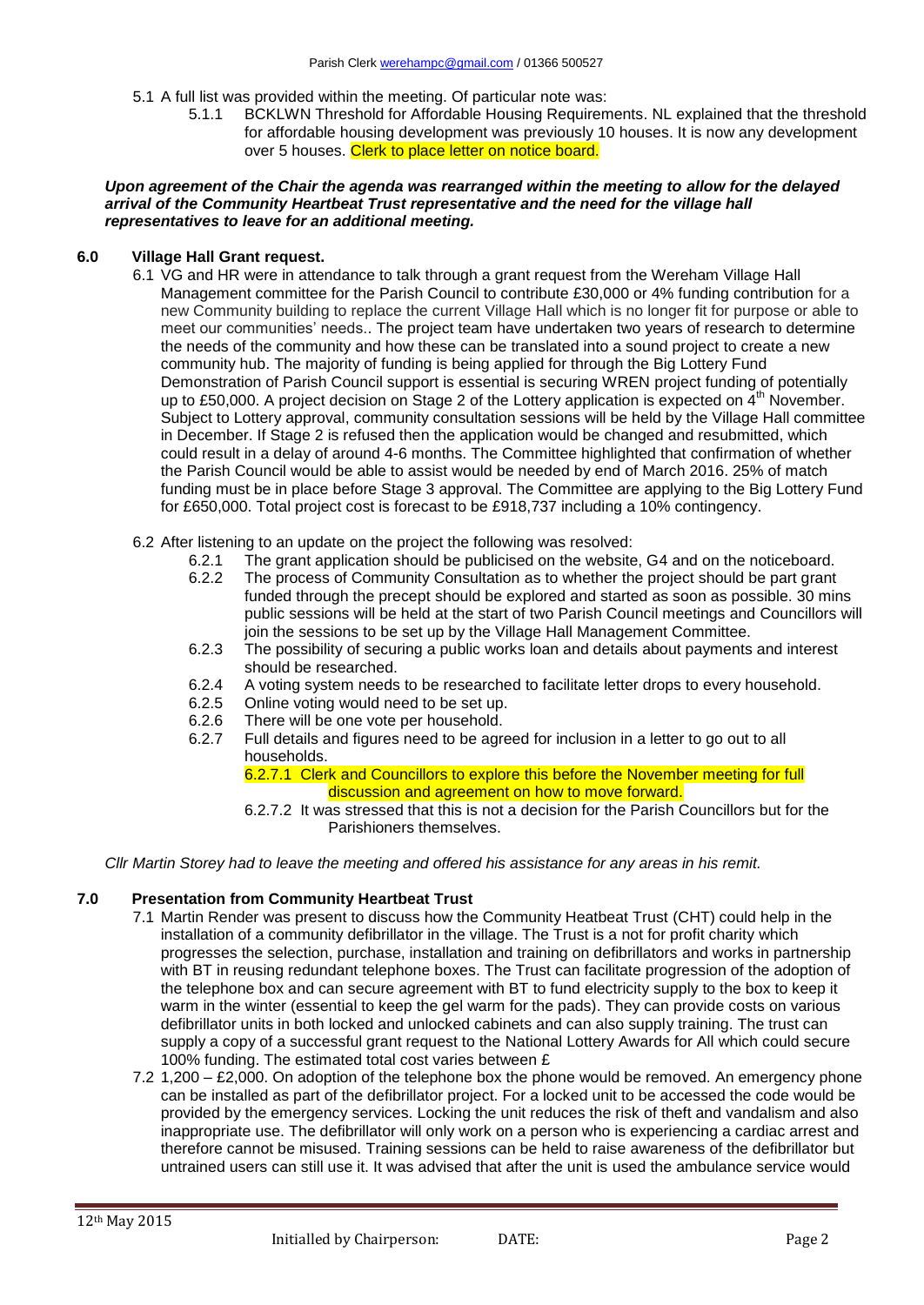often take it with them but the CHT would track it for return. A sign saying 'Please return to…..' should be placed on the cabinet.

- 7.3 After listening to an update on the project the following was resolved:
	- 7.3.1 Full costs would be requested from CHT for comparison including a locked cabinet, emergency phone and ongoing costs. Clerk.
	- 7.3.2 Clerk to request cost comparison for the British Heart Foundation from Hannah Wood-Handy. (It was noted this may not cover the cabinet and training.
	- 7.3.3 Clerk to chase progression of consultation for adoption of the telephone box.
	- 7.3.4 Clerk to check Public Liability cover for use of the defibrillator when it is removed from the cabinet.
	- 7.3.5 Clerk to ask BT for a condition report on the phone box.
	- 7.3.6 Put on November agenda.

## **8.0 Village Management Issues**

- 8.1 NCC Highways have again stated that they have no responsibility for the maintenance of the pond wall. Clerk has requested a quote from Highways for the work together with an indication of urgency. Residents have also expressed, via facebook, an interest in establishing a pond working party to keep the pond clean. Clerk to continue to explore costs for repair and grants and include on Nov agenda. In particular ask Boughton how they manage their pond and contact Paul Smith for advice as a DEFRA representative.
- 8.2 Investigations regarding camping on the village green are not complete. Clerk to put on Nov agenda.
- 8.3 The BCKLWN Planning Enforcement Team have advised that they have written to the two property owners on Crown Gardens who have closed off the footpath and have asked them to reopen the path. They have indicated that NCC adopted the road in Crown Gardens in 1998. There is no evidence that the footpath was also adopted at this time. The only way NCC will take responsibility is if it can be proved that the footpath has been open and in use for 20 years or more. This will automatically transfer the responsility for the footpath to NCC. Clerk to letter drop to residents on Crown Gardens and advise them to contact the Planning Enforcement Team if they have any evidence of the footpath being used on or before 1995.
- 8.4 A letter has been received from Mr Mears to advise that he is establishing a Community Speed Watch Team. The Councillors were asked to recommend sites to survey. It was agreed that the Council could not recommend sites as this is a police matter. It was however agreed that NL would speak to Andy Wallace about increasing the area covered by the SAM2 to look at key sites along Flegg Green, Cavenham Road and Queens Close. Clerk to reply to Mr Mears to advise on this outcome.
- 8.5 The CGM Play Area Works were noted as complete and paid.
- 8.6 The Play Area inspections have found no major problems. Some rubbish has been cleared up and also the leaving of grass on the play area tiles was reported to CGM.
- 8.7 The specification for the Grounds Maintenance was agreed as the same as sent out previously. Clerk to invite CGM, Holly Landscapes, Top Garden Services and Norse to tender. BB to put landscape gardener who is interested in tendering for the Cemetery works only in touch with the Clerk.
- 8.8 It was agreed to request CGM to undertake the Tree Management Plan on the same agreement in 2014. Clerk to instruct and include reference to the overhanging trees on the playing field. *Prop JB, 2nd GK All agreed.*
- 8.9 There have been some complaints about the cemetery gate being difficult to open. It was agreed that JB would cable tie the gate open for now. Should any complaints be received the situation would be reviewed.

## *Prop JB, 2nd GK All agreed.*

8.10 It was clarified that any connection to Wereham is suitable for avoiding the additional £1,000 charge for burial in Wereham cemetery.

# 8.11 Clerk to pass the information on St Margarets Hill to the BCKLWN<br>8.12 It was confirmed that the footpath from Crown Gardens to Flegg G

It was confirmed that the footpath from Crown Gardens to Flegg Green still needs attention. There is a pot hole near the pub and the Willow Tree overhanging is still causing an obstruction.

## **9.0 Finance**

**9.1** The accounts to October 13th 2015 and cheques to be signed were considered and payments were resolved to be approved in accordance with the below. *Prop JB, 2nd GK All agreed.*

# **RECEIPTS FOR PERIOD 09/9/15 – 13/10/15**